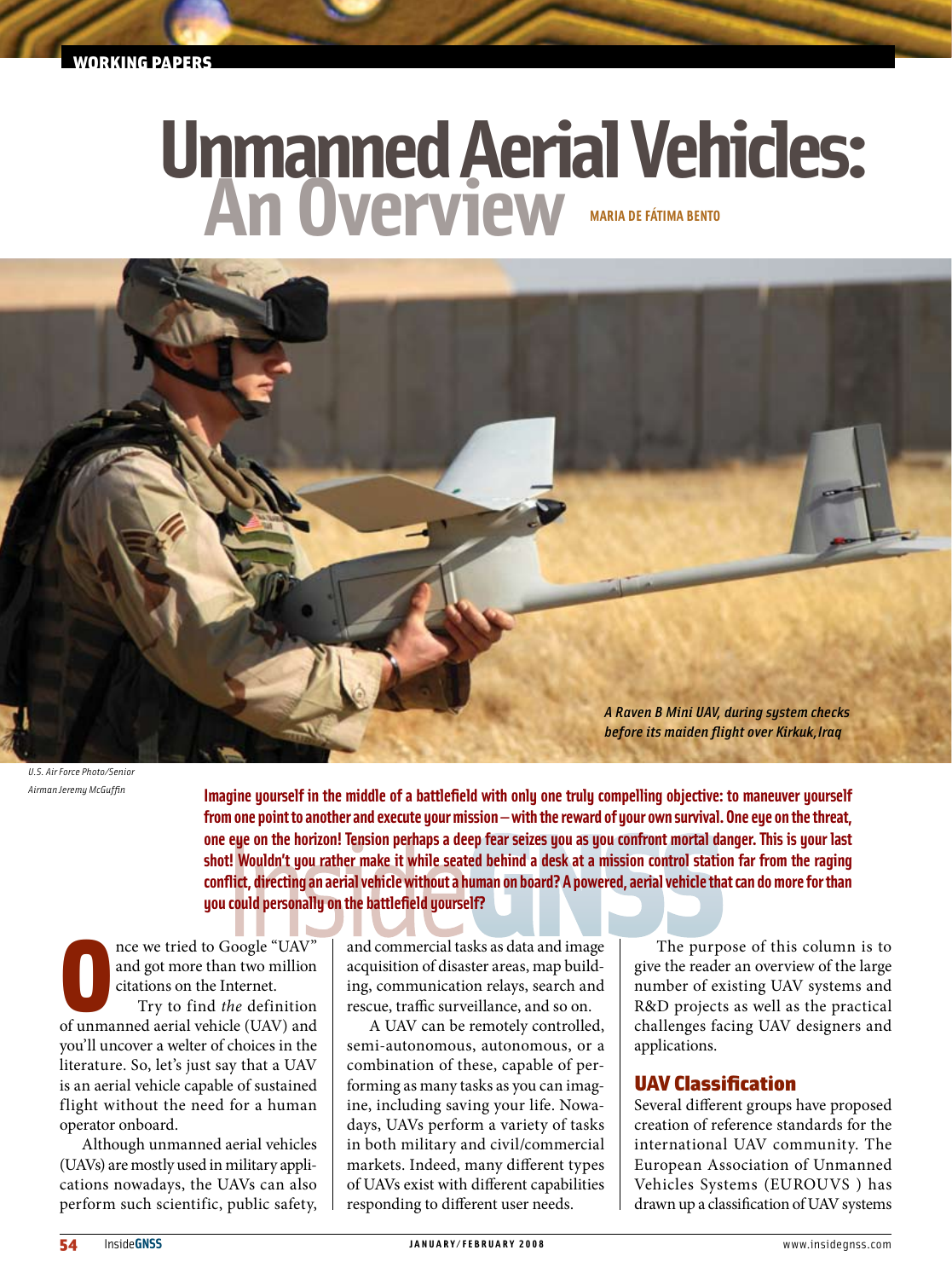based on such parameters as flight altitude, endurance, speed, maximum take off weight (MTOW), size, and so forth. We should stress the fact that EUROU-VS did not create this classification for certification purposes, but rather with the main purpose of compiling a universal catalog of UAVs categories as well as their associated acronyms.

**Table 1**, adapted from a EUROUVS publication, presents the various existing UAVs with examples of their usual missions.

Table 1 identifies four UAVs main categories: micro/mini UAVs (MAV/ Mini), tactical UAVs (TUAVs), strategic UAVs, and the special task UAVs where only the Decoy and Lethal are currently flying. Let's take a closer look at each of these.

Micro and Mini UAVs. Micro and mini UAVs comprise the category of the smallest platforms that also fly at lower altitudes (under 300 meters). Designs for this class of device have focused on creating UAVs that can operate in urban canyons or even inside buildings, flying along hallways, carrying listening and recording devices, transmitters, or miniature TV cameras.

 The U.S. Defense Advanced Research Projects Agency (DARPA) has developed a set of criteria with which to distinguish

|                                                                                                           | <b>Category</b>                                     | <b>Maximum Take</b><br>Off Weight (kg) | <b>Maximum Flight</b><br>Altitude (m) | <b>Endurance</b><br>(hours) | <b>Data Link</b><br>Range (Km) | <b>Example</b>                                                                                                                               |                                                                                                                                                       |
|-----------------------------------------------------------------------------------------------------------|-----------------------------------------------------|----------------------------------------|---------------------------------------|-----------------------------|--------------------------------|----------------------------------------------------------------------------------------------------------------------------------------------|-------------------------------------------------------------------------------------------------------------------------------------------------------|
|                                                                                                           | (acronym)                                           |                                        |                                       |                             |                                | <b>Missions</b>                                                                                                                              | <b>Systems</b>                                                                                                                                        |
| Micro/Mini UAVs                                                                                           | Micro (MAV)                                         | 0.10                                   | 250                                   | $\mathbf{1}$                | < 10                           | Scouting, NBC sampling,<br>surveillance inside buildings                                                                                     | Black Widow, MicroStar, Microbat,<br>FanCopter, QuattroCopter, Mos-<br>quito, Hornet, Mite                                                            |
|                                                                                                           | Mini                                                | < 30                                   | 150-300                               | < 2                         | < 10                           | Film and broadcast industries.<br>agriculture, pollution<br>measurements, surveillance<br>inside buildings, communica-<br>tions relay and EW | Mikado, Aladin, Tracker, DragonEye,<br>Raven, Pointer II, Carolo C40/P50,<br>Skorpio, R-Max and R-50, Robo-<br>Copter, YH-300SL                       |
| <b>Tactical UAVs</b>                                                                                      | Close Range (CR)                                    | 150                                    | 3.000                                 | $2 - 4$                     | $10 - 30$                      | RSTA, mine detection, search<br>& rescue, EW                                                                                                 | Observer I, Phantom, Copter 4,<br>Mikado, RoboCopter 300, Pointer,<br><b>Camcopter, Aerial and Agricultural</b><br>RMax                               |
|                                                                                                           | Short Range (SR)                                    | 200                                    | 3.000                                 | $3 - 6$                     | $30 - 70$                      | BDA, RSTA, EW, mine detec-<br>tion                                                                                                           | Scorpi 6/30, Luna, SilverFox,<br>EyeView, Firebird, R-Max Agri/<br>Photo, Hornet, Raven, phantom,<br>GoldenEye 100, Flyrt, Neptune                    |
|                                                                                                           | <b>Medium Range</b><br>(MR)                         | 150-500                                | $3.000 - 5.000$                       | $6 - 10$                    | $70 - 200$                     | BDA, RSTA, EW, mine detec-<br>tion, NBC sampling                                                                                             | Hunter B, Mücke, Aerostar, Sniper,<br>Falco, Armor X7, Smart UAV, UCAR,<br>Eagle Eye+, Alice, Extender, Shadow<br>200/400                             |
|                                                                                                           | Long Range (LR)                                     |                                        | 5.000                                 | $6 - 13$                    | $200 - 500$                    | RSTA, BDA, communications<br>relau                                                                                                           | Hunter, Vigilante 502                                                                                                                                 |
|                                                                                                           | Endurance (EN)                                      | 500-1.500                              | $5.000 - 8.000$                       | $12 - 24$                   | > 500                          | BDA, RSTA, EW, communica-<br>tions relay, NBC sampling                                                                                       | Aerosonde, Vulture II Exp,<br>Shadow 600, Searcher II, Hermes<br>450S/450T/700                                                                        |
|                                                                                                           | Medium Altitude,<br><b>Long Endurance</b><br>(MALE) | $1.000 - 1.500$                        | $5.000 - 8.000$                       | $24 - 48$                   | > 500                          | <b>BDA, RSTA, EW weapons</b><br>delivery, communications<br>relay, NBC sampling                                                              | Skyforce, Hermes 1500, Heron TP,<br>MQ-1 Predator, Predator-IT, Eagle-<br>1/2, Darkstar, E-Hunter, Dominator                                          |
| <b>Strategic UAVs</b>                                                                                     | High Altitude,<br><b>Long Endurance</b><br>(HALE)   | 2.500-12.500                           | 15.000-20.000                         | $24 - 48$                   | > 2.000                        | BDA, RSTA, EW, communica-<br>tions relay, boost phase<br>intercept launch vehicle,<br>airport security                                       | Global Hawk, Raptor, Condor,<br>Theseus, Helios, Predator B/C,<br>Libellule, EuroHawk, Mercator,<br>SensorCraft, Global Observer,<br>Pathfinder Plus, |
| <b>Special Task UAVs</b>                                                                                  | Lethal (LET)                                        | 250                                    | $3.000 - 4.000$                       | $3 - 4$                     | 300                            | Anti-radar, anti-ship, anti-<br>aircraft, anti-infrastructure                                                                                | MALI, Harpy, Lark, Marula                                                                                                                             |
|                                                                                                           | Decoys (DEC)                                        | 250                                    | $50 - 5.000$                          | $\leq 4$                    | $0 - 500$                      | Aerial and naval deception                                                                                                                   | Flyrt, MALD, Nulka, ITALD, Chukar                                                                                                                     |
|                                                                                                           | <b>Stratospheric</b><br>(Strato)                    | TBD                                    | 20.000-30.000                         | > 48                        | > 2.000                        |                                                                                                                                              | Pegasus                                                                                                                                               |
|                                                                                                           | Exo-strato-<br>spheric (EXO)                        | TBD                                    | > 30.000                              | <b>TBD</b>                  | <b>TBD</b>                     | ÷,                                                                                                                                           | MarsFlyer, MAC-1                                                                                                                                      |
| Source: Adapted from "UVS-International-"UAV System producers & Models: All UAV Systems Referenced," 2006 |                                                     |                                        |                                       |                             |                                |                                                                                                                                              |                                                                                                                                                       |
| <b>TABLE 1. UAV Classification</b>                                                                        |                                                     |                                        |                                       |                             |                                |                                                                                                                                              |                                                                                                                                                       |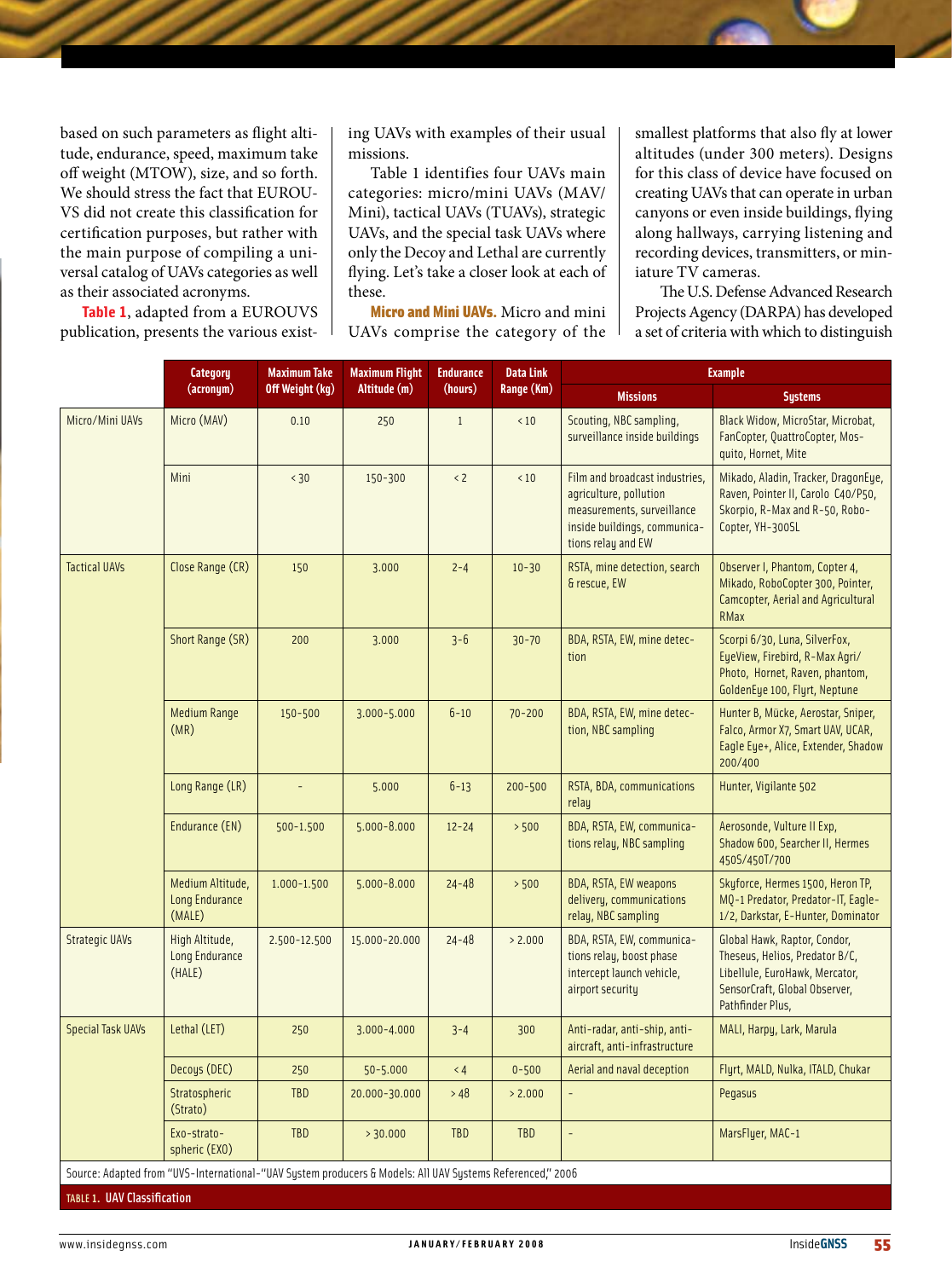## working papers

| <b>Micro UAVs Requirements:</b>                                                                                                        |                    |  |  |  |  |
|----------------------------------------------------------------------------------------------------------------------------------------|--------------------|--|--|--|--|
| <b>Specification</b>                                                                                                                   | <b>Requirement</b> |  |  |  |  |
| Size                                                                                                                                   | $<$ 15 cm          |  |  |  |  |
| Weight                                                                                                                                 | 100q               |  |  |  |  |
| Payload                                                                                                                                | 20 q               |  |  |  |  |
| Range                                                                                                                                  | $1-10$ Km          |  |  |  |  |
| Endurance                                                                                                                              | 60 min             |  |  |  |  |
| Altitude                                                                                                                               | $< 150$ m          |  |  |  |  |
| Speed                                                                                                                                  | $15 \text{ m/s}$   |  |  |  |  |
| Source: "Challenges facing future micro air vehicle<br>development", D.J. Pines & F. Bohorquez AIAA Journal<br>of Aircraft, April 2006 |                    |  |  |  |  |

#### TABLE 2. Mav requirements

micro UAV. These criteria are presented in **Table 2**.

With the DARPA requirements in mind and referring to some of the systems and performance specifications presented in Table 1, we can see that certain small UAVs systems identified in the literature don't actually satisfy all the DARPA requirements yet. These include the Black Widow and Microbat from Aerovironment, the FanCopter by EMT, and the MicroStar by BAESystems.

The ambitious performance goals represented in Table 2 are still unattained, perhaps due to the fact that not all technologies are scalable yet and also to UAV designers' inability to overcome environmental constraints with available technology.

The development of micro-electromechanical systems (MEMS) in recent years may help overcome these constraints by enabling the production of small, highly functional navigation hardware (MEMS accelerometers and piezoelectric rate gyros), room temperature infrared (IR) sensors and charge-coupled device (CCD) cameras arrays. (We will return to the subject of MEMS later.) Propulsion and energy storage technologies still remain critical research challenges for micro UAVs.

Turning to the category of Mini UAVs as described in Table 1, we can define these as any UAV under 30 kilograms flying at altitudes between 150 and 300 meters, with an endurance of about two hours of operation. Although mini UAVs are currently predominant — especially rotary wing mini UAVs with capabilities of vertical take off and landing (VTOL) — in the near future micro UAVs are expected to become more practical and prevalent. Thus, the prospects are good for micro and mini UAVs to become intelligent "aerial robots," that is, fully autonomous thinking machines.

Tactical UAVs. This category includes heavier platforms flying at higher altitudes (from 3,000 to 8,000 meters). Unlike micro and mini UAVs, which are mostly used for civil/commercial applications, tactical UAVs primarily support military applications.

Referring again to Table 1 criteria, tactical UAVs can be divided in six subcategories: Close range (CR), Short Range (SR), Medium Range (MR), Long Range (LR), Endurance (EN), and, finally, Medium Altitude Long Range (MALE) UAVs.

The lack of satellite communications (Satcom) systems limits the distances over which close-, short-, and mediumrange UAVs can operate. The absence of Satcom equipment is mainly due to the size, weight, and cost of antennas for this type of UAV.

Long-range UAVs, however, must use more advanced technology in order to achieve their missions. Usually, this means incorporating a satellite link or another platform acting as a relay, in order to overcome the communication problem between the ground station and a UAV caused by the earth's curvature.

Medium-range UAV platforms feature more advanced aerodynamical designs and control systems due to their high operational requirements, as exemplified by the AAI Corporation's Shadow 200 and 400 aircraft.

As for MALE UAVs, many readers have probably already heard about the MQ-1 Predator designed and built by U.S. General Atomics Aeronautical Systems. The Predator can operate for up to 40 hours at a maximum range of 3,704 kilometers and has seen extensive service in Kosovo, Afghanistan, and in other areas of conflict that puts human pilots at risk. Predators can carry and release precision guided missiles, however, endurance UAVs are considered the most sophisticated UAV systems for

these purposes as a result of their large dimensions and high capabilities.

**Strategic UAVs.** As our discussion to this point suggests, at higher altitudes UAVs tend to be heavier platforms with longer range and endurance. Indeed, that makes sense, because big platforms can carry a larger payload and, in order to reach greater distances while flying for longer time, they require more energy. Thus, big platforms are usually used for high altitude, long endurance and long range purposes as is the case of the High Altitude Long Endurance (HALE) UAVs, which comprise the heaviest UAVs.

HALE platforms are strategic UAVs with a MTOW varying from 2.500 kilograms up to 12.000 kilograms and a maximum flight altitude of about 20,000 meters. They are highly automated, with takeoffs and landings being performed automatically. At any time during its mission the ground control station (GCS) can control the HALE UAV. Northrop Grumman's military UAV, the Global Hawk, with 35 hours of endurance is probably the most well-known HALE UAV and offers truly remarkable performance.

An example of a non-military HALE is the electric/solar-powered Helios from Aerovironment operated by NASA. The Helios uses solar panels to power electrically driven propellers and has set an altitude record of about 30.000 kilometers. This UAV's design offers many attractive features for civil tasks, such as Earth observation augmenting and complementing remote sensing satellites. Other HALE UAV applications include communications, mapping, and atmospheric monitoring.

## VTOLs

A feature of particular interest in rotary wing UAVs is the capability for vertical take off and landing (VTOL). Although different in weight and configurations, the VTOL UAVs can be found in the mini, CR, SR, MR, and MALE categories. Indeed, the use of VTOL-capable UAVs is rapidly increasing due to their ability to hover over specific sites and fly at low altitudes in urban areas.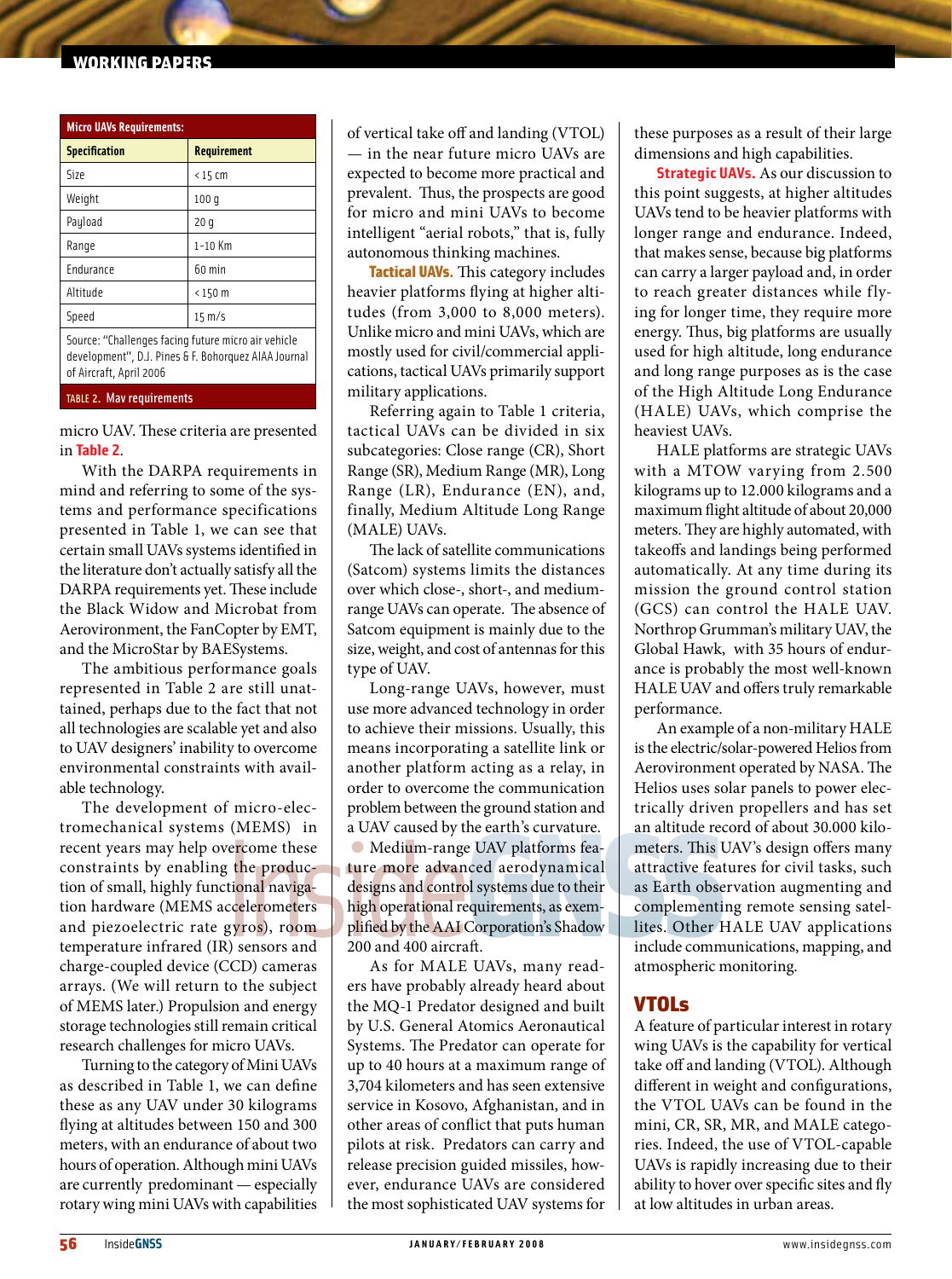These capabilities make them favorites for civil and commercial applications such as surveillance and reconnaissance in urban canyons and indoors. Consequently, several institutes are working with this type of platform to aid their research projects, frequently presenting their results at events such as the International Aerial Robotics Competition organized by the Association for Unmanned Vehicle systems International (AUVSI).

Because VTOL platforms are mostly used by research institutes and agencies, tactical or strategic UAVs are unsuitable as test platforms for their experiments. Thus, an interest and need persists for designing micro and mini UAVs with the same degree of autonomy as their larger counterparts.

# Technology and UAV Autonomy

The operational requirements of small UAVs — such as flying close to the ground and inside buildings with a lot of obstacles — introduces problems for a simplistic application of technologies used in larger UAVs. For instance, GNSS-based navigation is successfully used in tactical and strategic UAVs, but is less suitable for smaller UAVs operating close to the ground or around obstacles. This has helped stimulate the application of MEMS technology in highly integrated and light-weight navigation systems, as well as the development of miniature sensors such as microcontrollers and autopilots.

Neither inertial nor GNSS navigation systems can provide guidance or collision avoidance for autonomous close-proximity flight, however. These operations require an accurate position estimation of the UAV relative to surrounding objects. For their part, radar technologies are too large and heavy to use for in smaller UAVs. However, the development of CMOS cameras and improved digital imaging has promoted the development and application of "camera images" for these purposes in small, autonomous UAVs.

 Visual sensing can provide a source of data for relative position estimation, situation awareness, and a UAV's interaction with the physical world and probably represents a more preferable technology for these purposes than either GPS or INS.

On the other hand, however, data from sensors such as the GPS, IMU, and magnetometer, when combined with the information obtained from sequences of images, can significantly increase the situation awareness of the vehicle and its operator. So, visual techniques are used for positioning in several UAV projects, and computer vision plays the most important role in the environmental sensing accomplished by UAVs.

# Inertial Sensors

Inertial navigation systems — or, more precisely, inertial measurement units (IMUs) — are widely used as sensors units, they are not currently capable of meeting UAV requirements for accurate and precise and navigation due to their inherent measurement noise. If MEMS inertial accuracy can be improved by integrating them with other sensors while simultaneously developing improved estimation algorithms, however, adequate solutions may be found.

Although external sensors, such as vision/radar, are widely used in autonomous UAVs, the GPS/INS integration is still the most commonly used option in such applications. The best estimate is obtained by combining both INS and GPS measurements using one of the existing GPS/INS integration methods. Typically, these techniques rely upon filtering techniques to achieve accurate state estimation.



for position estimation. Current IMU technologies come in many shapes, sizes, and costs, depending on the application and performance required. Small, lightweight, power-efficient, and low-cost MEMS inertial sensors and microcontrollers available in the market today help reduce the instability of such platforms making them easier to fly.

Although MEMS inertial sensors offer affordable, appropriately scaled

## State Estimation Methods

One of the most important capabilities of an autonomous UAV is its state estimation or localization. In fact, reliable localization is an essential component of every autonomous land, underwater, and air vehicle.

The most common algorithm used for state estimation is based on theoretical estimation algorithms such as the Kalman filter (KF) and the extend-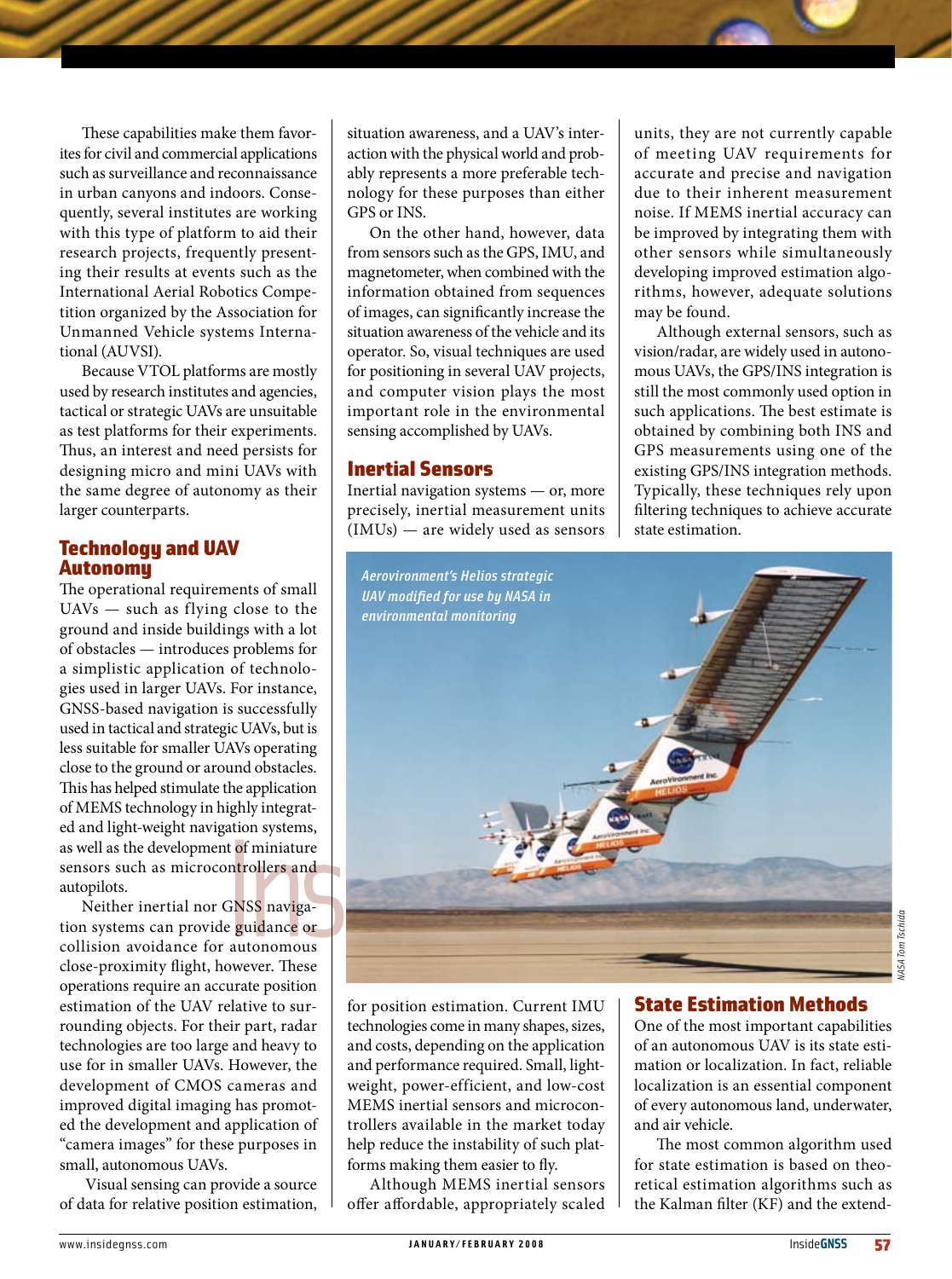#### **IRKING PAPERS**

ed Kalman filter (EKF). Indeed, the KF offers an efficient, iterative means of combining information from several sensors in order to provide the best estimate of the state of the vehicle.

Currently, two methods are most commonly used to estimate the VTOL UAV state. The first is to use a state-space helicopter model from which a KF-based estimator can be built. Typically, the dynamics of the helicopter is described using a conventional six-degrees-of-freedom (6 DOF) rigid body model: three degrees for translational motion (along the three body axes) and three degrees for rotational motion. Thus, the equations that describe the translational and rotational movement of the helicopter can be derived (from the Newton-Euler equations for a rigid body) and then expressed by a state-space model.

The second approach is to use a sensor model and forget the complex helicopter model, which is the preferred option.

A survey regarding the estimation methods for integrated navigation systems has identified three common approaches: the linearized Kalman filter (LKF) or the extended Kalman filter (EKF); sampling based filters, such as particle filters and the unscented Kalman filter (UKF); and artificial intelligence– or AI-based methods. The latter category include such techniques as artificial neural networks (ANN) or adaptive neural fuzzy information systems (ANFIS).

The LKF or EKF has seen extensive use in the design of navigation software. Given the simplicity and low computational demand of LK filters, they have been very attractive for low-cost UAV applications. The EKF can provide a more accurate solution but is more complex than the LKF. It also requires a higher computational overhead.

Both of them have been used in a variety of applications and have distinct advantages and disadvantages; so, the choice of which one to use will depend on the particular situation at hand.

The EKF has been successfully applied to helicopter-state estimation problems. However, a 2004 comparison analysis discussed in the paper by M. St-Pierre and D. Gingras, cited in the Additional Resources section at the end of this article) showed that the EKF exhibited some weakness in comparison to the UKF. In fact, because the sensor model used in the filter is strongly nonlinear, the UKF's estimation performance is better. Moreover, implementation of this sampling-based filter is simpler than that of the EKF due to the fact that no derivatives of the state equations need to be calculated. For application in small UAVs, this point is very important given the limitations of on-board computer power.

Wan Van der Merwe has proposed an interesting approach to state estimation involving the possibility of implementing the UKF in its square root form, which has been demonstrated to present improved numerical stability along with reduced computational complexity. (See his paper cited in Additional Resources for further details.)

A research group from Stanford University has also presented a method for navigating a small UAV through an unsurveyed environment. (See the paper by J. Langelaan and S. Rock in Additional Resources.) The authors address the problem of estimating the state of an air vehicle in its environment given the used of limited sensors. The results of the simulations conducted in two dimensions show that while an EKF implementation diverges, the UKF implementation generates consistent estimates of the state of the vehicle.

Another sampling-based filter is the particle filter, also known as sequential Monte Carlo filter, which has been widely developed for nonlinear/non-Gaussian processes based on the Bayesian filtering theory. These methods have been put aside mainly due to the lack of computing power. However, recent work has sought to apply these methods in some practical problems such as communications, computer vision, and target tracking for radar.

Finally, we have AI-based estimation methods that are well differentiated from the other types presented previously. AI-based estimation differs from other methods in its lack of any mathematical models in the system dynamics and measurements. Although these methods are considered to be simpler to implement in terms of design, they present some limitations such as the fact that no statistical information is used as input. As a result, they do not present statistics associated with the solution as output, which plays an important role in postprocessing applications.

Other AI-based approaches for dealing with the navigation and control of the UAVs include non-linear adaptive control and fuzzy logic.

## UAVs Challenges

With this background, we can now identify the main issues facing the development of improved UAV capability which are autonomous micro and mini UAVs, autonomous VTOL applications, and vision-based systems for navigation and control of autonomous vehicles. In addition to that, collision avoidance, the development of simultaneous localization and mapping algorithms (SLAM) and multi-vehicle systems are also challenges that need to be overcome.

UAV Autonomy. Some of the intended applications proposed for small UAVs such as flying close to the ground, inside buildings, or around a lot of obstacles — introduces problems for a simplistic application of technologies used in larger UAVs. For instance, GNSS-based navigation is successfully used in tactical and strategic UAVs, but is less suitable for smaller UAVs.

Most micro UAVs are too small for remote control instrumentation, such as traditional stability-and-control or navigation aids. Thus, the autonomy of flight of such vehicles is an issue of great importance.

Neither inertial nor GNSS navigation systems can provide guidance or collision avoidance for autonomous close-proximity flight, which requires an accurate position estimation of the UAV relative to surrounding objects. For their part, radar technologies are too large and heavy to use in smaller UAVs. The application of MEMS technology in highly integrated and light-weight navigation systems will help the situation,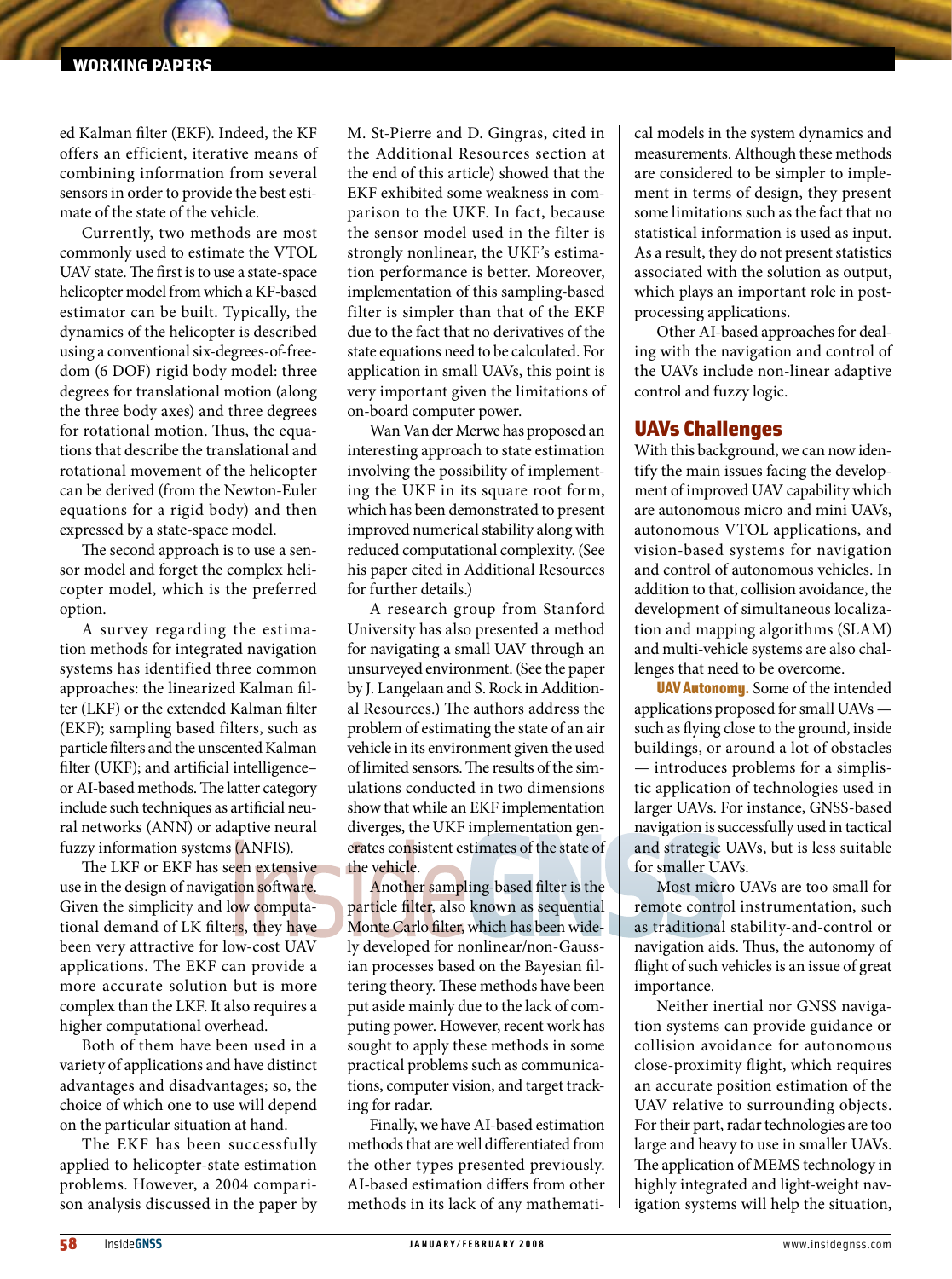along with the development of miniature sensors such as microcontrollers and autopilots.

Other factors that need to be addressed to achieve autonomy for small UAVs, as reflected in the DARPA criteria in Table 2, include: aerodynamics at low Reynolds numbers; miniaturization of the airframe, components, and payload; collaborative control; new concepts in inertial and remote sensing, propulsion, and energy storage; integration of air traffic management, and robust communications (secure and unjammable).

**Vision-Based Systems.** Visual sensing can provide a source of data for relative position estimation, situation awareness, and a UAV's interaction with the physical world and probably represents a preferable technology for these purposes than either GPS or INS.

At the same time, data from sensors such as GNSS, IMUs, and magnetometers — when combined with the information obtained from sequences of images — can significantly increase the situation awareness of the vehicle and its operator. So, visual techniques are used for positioning in several UAV projects, and computer vision plays the most important role in the environmental sensing accomplished by UAVs.

The development of CMOS cameras and improved digital imaging has promoted the development and application of "camera images" for these purposes in small, autonomous UAVs. Another area of considerable interest involves emulating the optic-flow vision of flying insects, which employ it to maneuver through regions with dense obstacles fields. Flying insects don't have GPS or IMUs to perform tasks such as collision avoidance, altitude control, take off and landing. Thus, in the last few years, new navigation and collision-avoidance techniques have been developed modeled on flying insects.

**Obstacle Avoidance.** Sensing technologies such as laser range finders or radar are available, but only for medium and large UAVs. These technologies are unrealistic for micro and mini UAVs due to their heavy weight and excessive power requirements. Because most UAVs carry



cameras on board, however, it makes sense to use those as an alternative.

Now, with cameras available the real challenge becomes one of creating a simple, efficient, robust, and computer vision algorithm that can convert images into a real-time guidance and obstacleavoidance system practical for use in small UAVs.

Simultaneous Localization and Mapping (SLAM). SLAM algorithms are used to develop landmark-based, terrain-aided navigation systems, with the capability for online map building. Such systems simultaneously use the generated map to bind the errors in the inertial navigation system.

SLAM techniques have been widely used for ground robot navigation but only a few are based on vision sensors. Usually these techniques are associated with GPS/INS sensors. A 2002 paper by S. Lacroix *et alia* (see Additional Resources) presents a new concept of autonomous UAV navigation based on a SLAM algorithm and applied on a 6 DOF airborne platform that the group's work demonstrated the potential for applying SLAM-augmented, low-cost GPS/INS systems to UAVs in GPS-denied situations, such as urban canyons, indoors, or even underwater.

Another example is the perception system designed for the Karma airship that applies stereo vision, interest point matching, and Kalman filtering techniques for simultaneous localization and mapping using only visual data. (See the referenced paper by J. Langelaan.) Other Stanford researchers (see K. Jonghyuk *et alia*) have developed a passive GPS-free navigation for small UAVs operating in areas where GPS signals are jammed or obscured by natural or man-made features. The navigation method is based on only an IMU and a monocular camera, with SLAM providing the cornerstone of this work.

Multi-Vehicle Systems. In many applications, the active cooperation of several different vehicles such as UAVs, unmanned ground vehicles (UGVs), and airships, has important advantages. Indeed, over the last few years, research on the coordination and cooperation of multiples vehicles not only research but competitive activities such as DARPA's Urban Challenge for UGVs have focused on coordination of multiple vehicles.

Recently, research supported by the Office of Naval Research and the University of California, Berkeley, led to a collaborative UAV design based on in-the-air task allocation and conflict resolution. Each UAV used in that project has onboard software that provides low-altitude, vision-based control, task selection and negotiation, and aircraftto-aircraft communication.

This combination allows for a high degree of autonomy at both the individual and group level, requiring a mini-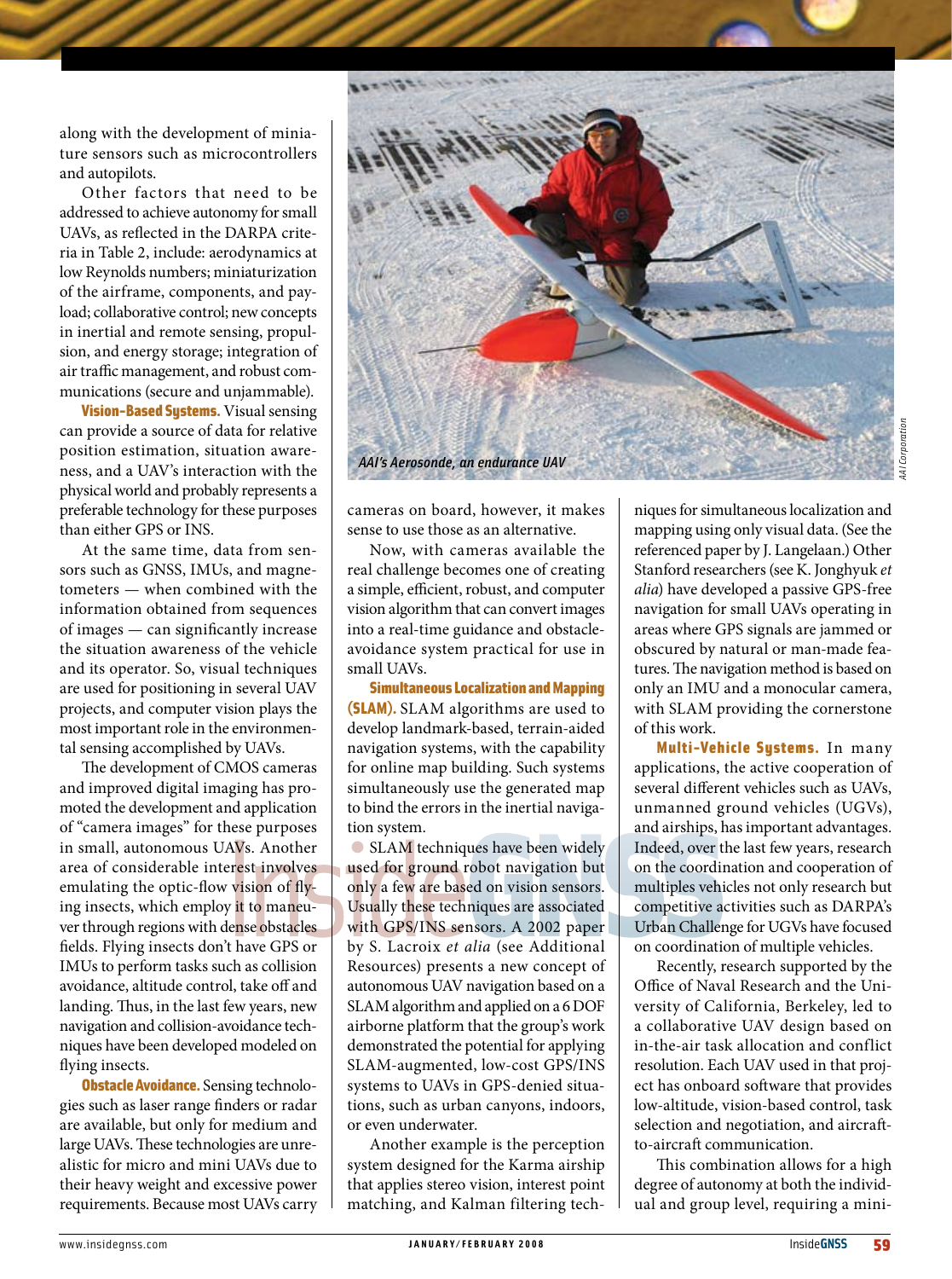

mum of human intervention. Future work will include the development of a similar platform based on a larger airframe in order to provide greater weight and power allowances to allow longer flights and support a variety of sensing and communication devices. For more information, see the article by A. Ryan *et alia* cited in Additional Resources.

Another example is the BEAR (BErkeley AeRobot) project, which was presented at the 2002 International Conference on Intelligent Robots and Systems. BEAR uses a hierarchical multiagent system architecture for coordinated team efforts (helicopters and ground vehicles), including visionbased pose estimation of multiple UAVs and UGVs. Pursuit-evasion games and learning have also been presented in that research effort. The main goal of these games is to put a team of UAVs and ground vehicles in pursuit of a second team while concurrently building a map in an unknown environment.

Another good example of multivehicle systems is the COMETS project, funded by the Information Society Technologies (IST) Program of the European Commission. The main objective of COMETS is to design and implement a distributed control system for cooperative detection and monitoring using heterogeneous UAVs, particularly helicopters and airships.

The UAVs used in the experiments are the helicopters Marvin (TU Berlin), the Heliv (Robotics, Vision and Control group at the University of Seville, Spain), and the airship Karma developed by LAAS (Laboratoire d'Architecture et d'Analyse des Systèmes at Toulouse, France). The COMETS UAVs exploit the complementarities of distributed sensors on different platforms when they work together in the same mission, employing a vision-based, real-time image processing method for multi-UAV (VMUAV) motion estimation.

Another example of related academic research in this field is the University of Sydney, Australia, Autonomous Navigation and Sensing Experimental Research or ANSER project. ANSER demonstrates decentralized data fusion and SLAM methods on multiple UAVs.

## UAV Research in Portugal

Considerable expertise in the coordination and control of ground, underwater, and surface autonomous vehicles has developed over the years in Portugal with which this author is familiar. Last year, two teams from the Faculty of Engineering of the University of Porto (FEUP) designed and built two airplanes for the Portuguese Air Cargo Challenge. The teams developed extensive knowledge in such areas as coordination and control, task planning and execution control of multiple vehicles, and for fleets of UAVs.

Led by FEUP, the so-called Asasf program seeks to gather the expertise acquired in airplane design with the existing expertise on the coordination and control of multiple vehicles in order to develop an innovative program on cooperative air vehicles. The main goal is the development of a system where air, ground, and aquatic vehicles perform coordinated actions in order to achieve a common goal.

FEUP is also one of the national institutes that participates in the "Projecto de I&T em veículos aéreos nao-tripulados" undertaken by the Portuguese Air Force Academy (PAFA) and Porto University (UP) with the support of the Ministério da Defesa Nacional. The main objective of this project is to promote PAFA R&D activities in several aeronautics-related areas of interest for the Portuguese Air Force (FAP), especially UAVs.

The PAFA UAV is designated ANTEX-M ((from the Portuguese acronym for "Aeronave Não-Tripulada Experimental – Militar").) This platform has to be able to demonstrate control systems, development of intelligent structures for detection of defects in aircraft, GNSS navigation system, and control of autonomous team vehicles.

Other partners in the ANTEX-M project are the Observatório Astronómico da Faculdade de Ciências da Universidade do Porto (OAFCUP) and Instituto de Engenharia Mecânica e Gestão Industrial (INEGI). The international partners in this project are the Institute of Geodesy and Navigation (IGN), University FAF Munich, Germany; the University of California at Berkeley (UCB), Center for Collaborative Control of unmanned Vehicles (C3UV) ;Swedish Defense Research Agency (FOI); Embraer, Empresas Brasileiras de Aeronáutica S.A (EMB), and Honeywell.

The main focus of IGN's portion of the project is to develop an accurate INS/GPS/Galileo navigation system as a source for feedback control in UAVs. Ultimately, the ANTEX-M flight tests